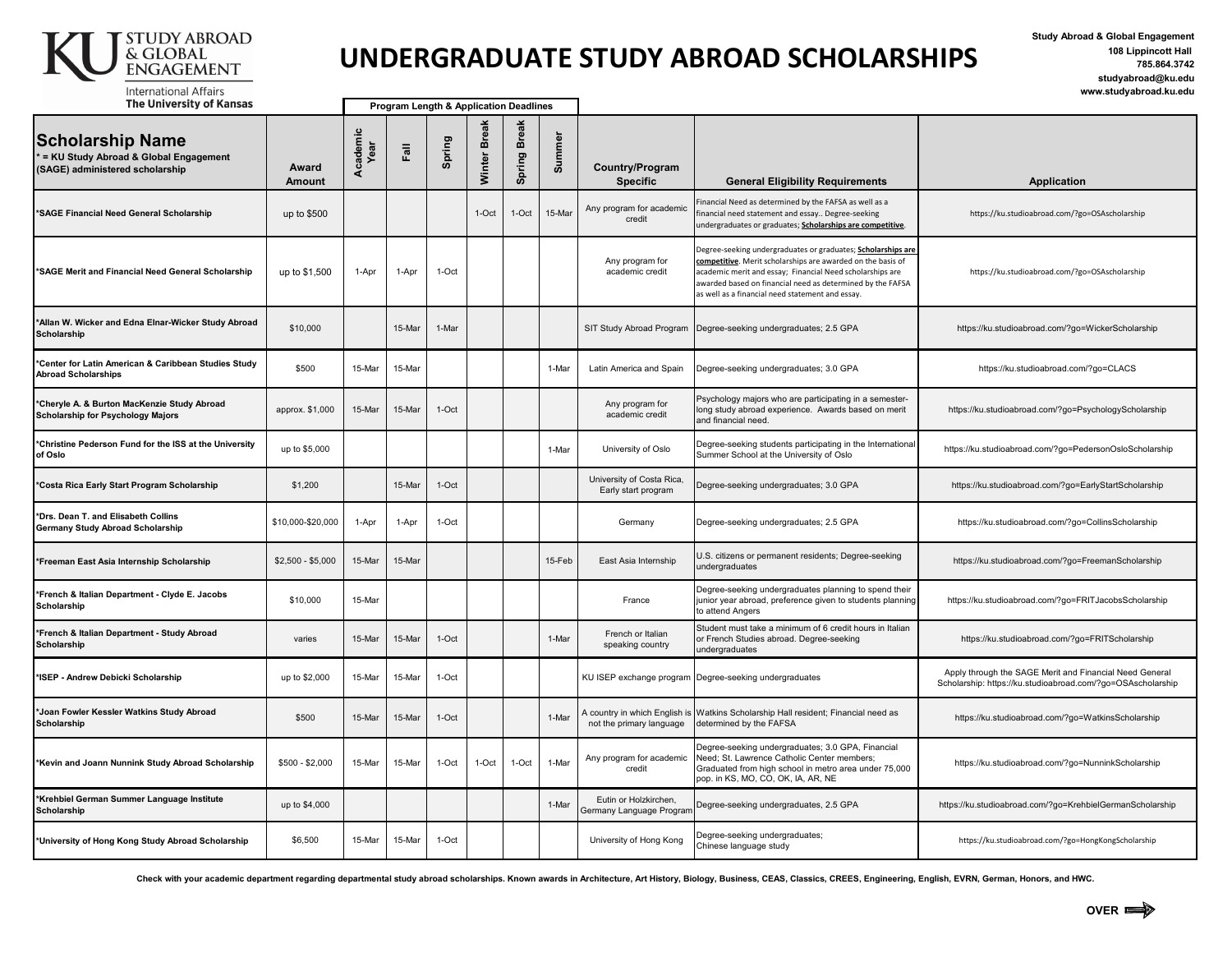## **Study Abroad & Global Engagement 108 Lippincott Hall 785.864.3742 studyabroad@ku.edu www.studyabroad.ku.edu**

|                                                                                              |                                                       | Program Length & Application Deadlines      |                                                 |                                                |                        |                        |                                                 |                                                                                           |                                                                                                                                                                                                                                                     |                                                                                                                                                                               |
|----------------------------------------------------------------------------------------------|-------------------------------------------------------|---------------------------------------------|-------------------------------------------------|------------------------------------------------|------------------------|------------------------|-------------------------------------------------|-------------------------------------------------------------------------------------------|-----------------------------------------------------------------------------------------------------------------------------------------------------------------------------------------------------------------------------------------------------|-------------------------------------------------------------------------------------------------------------------------------------------------------------------------------|
| <b>Scholarship Name</b><br>= KU Study Abroad & Global Engagement<br>administered scholarship | Award<br>Amount                                       | Academic<br>Year                            | Fail                                            | Spring                                         | <b>Break</b><br>Winter | <b>Break</b><br>Spring | Summe                                           | Country/Program<br><b>Specific</b>                                                        | <b>General Eligibility Requirements</b>                                                                                                                                                                                                             | <b>Application</b>                                                                                                                                                            |
| Ashley Soulé Conroy Foundation Scholarship                                                   | \$4,000                                               |                                             | 1-Jun                                           | $1-Oct$                                        |                        |                        |                                                 | Any program for academic<br>credit                                                        | Degree-seeking undergraduates; Must have<br>demonstrated financial need as determined by the<br>FAFSA; 3.0 GPA                                                                                                                                      | http://www.ashleysfoundation.org                                                                                                                                              |
| Benjamin A. Gilman International Scholarship                                                 | up to \$5,000<br>average: \$3,000                     | Early Oc<br>(early<br>app) or<br>Early-Mar  | Early Oct<br>(early<br>app) or<br>Early-<br>Mar | Early Oct<br>or<br>Early-Mai<br>(early<br>app) |                        |                        | Early Oct<br>(early<br>app) or<br>Early-<br>Mar | Any program that is at least 3<br>given to non-traditional<br>locations                   | weeks (21 days); Preference Degree-seeking undergraduates; U.S. Citizens, Federal<br>Pell Grant recipients                                                                                                                                          | For more information, make an appointment with your Study Abroad<br>Program Coordinator; 785-864-3742; www.iie.org/Programs/Gilman-<br>Scholarship-Program                    |
| <b>Boren Scholarship</b>                                                                     | \$8,000 - \$20,000                                    |                                             |                                                 | Late Jan Late Jan Late Jan                     |                        |                        | Late Jan                                        | Non-traditional locations                                                                 | Degree-seeking undergraduates; Critical language study<br>including but not limited to Arabic, Chinese, Korean,<br>Portuguese, Russian, and Swahili; Required to work for<br>the U.S. Government one year upon return.                              | For more information, make an appointment with Tiphani Dixon, Study<br>Abroad Program Coordinator, 785-864-3742;<br>https://www.borenawards.org/                              |
| <b>Bridging Scholarship</b>                                                                  | $$2,500 - $4,000$                                     | <b>Early Apri</b>                           | Early<br>April                                  | Early Oct                                      |                        |                        |                                                 | Japan                                                                                     | U.S. citizens; Degree-seeking undergraduates                                                                                                                                                                                                        | For more information, make an appointment with Renee Frias, Study<br>Abroad Program Coordinator, 785-864-3742;<br>http://www.aatj.org/studyabroad/japan-bridging-scholarships |
| <b>China Direct Exchange</b>                                                                 | Tuition, room and<br>board                            | Early<br>March                              |                                                 |                                                |                        |                        |                                                 | Nanjing University or Nankai<br>University, China                                         | Degree-seeking upper level undergraduates or<br>graduates; 3.0 GPA; Preference to U.S. citizens or<br>permanent residents                                                                                                                           | For more information, make an appointment with Renee Frias, Study<br>Abroad Program Coordinator, 785-864-3742;<br>http://studyabroad.ku.edu/china-direct-exchange             |
| Critical Language Scholarship Program                                                        | Fully funded<br>program                               |                                             |                                                 |                                                |                        |                        | Mid Nov                                         | <b>CLS Programs</b>                                                                       | U.S. citizens; Degree-seeking undergraduates or<br>graduates who are at least 18 years old                                                                                                                                                          | www.clscholarship.org/                                                                                                                                                        |
| DAAD                                                                                         | amounts vary                                          | Late Jan                                    | Late Jan                                        | Late Jan                                       |                        |                        |                                                 | Germany                                                                                   | U.S. or Canadian citizens; Degree-seeking<br>undergraduates or graduates                                                                                                                                                                            | For more information, make an appointment with Jenna Hunter-<br>Skidmore, Study Abroad Program Coordinator, 785-864-3742;<br>www.daad.org                                     |
| Foreign Language & Area Studies Fellowships                                                  | \$5,000 - \$15,000<br>(Graduate AY up<br>to \$33,000) | Mid Dec                                     | Mid Dec                                         | Mid Dec                                        |                        |                        | Mid Dec                                         | View flas.ku.edu for current<br>list of locations                                         | Undergraduate or graduate students; less-commonly-<br>taught foreign languages and either area or international<br>studies.                                                                                                                         | http://flas.ku.edu/                                                                                                                                                           |
| <b>Freeman-ASIA Foundation</b>                                                               | $$3,000 - $7,000$                                     | Early Apri                                  | Early<br>April                                  | Mid Oct                                        |                        |                        | Early<br>Mar                                    | East or Southeast Asia                                                                    | Degree-seeking undergraduates; Must have<br>demonstrated financial need as determined by the<br>FAFSA; 2.8 GPA                                                                                                                                      | For more information, make an appointment with Renee Frias, Study<br>Abroad Program Coordinator, 785-864-3742;<br>www.iie.org/programs/freeman-asia                           |
| <b>Fund for Education Abroad</b>                                                             | \$1,250 - \$10,000                                    | Early<br>Jan                                | Early<br>Jan                                    | <b>Mid Sept</b>                                |                        |                        | Mid<br>Jan                                      | Any program that is at least<br>28 days; Preference given to<br>non-traditional locations | U.S. citizen or permanent resident; Degree-seeking<br>undergraduates                                                                                                                                                                                | www.fundforeducationabroad.org/                                                                                                                                               |
| Gilman-McCain Scholarship                                                                    | up to \$5,000                                         | Early Oct<br>(early<br>app) or<br>Early-Mar | Early Oct<br>(early<br>app) or<br>Early-<br>Mar | Early Oct<br>or<br>Early-Mai<br>(early<br>app) |                        |                        | Early Oct<br>(early<br>app) or<br>Early-<br>Mar | Any program that is at least<br>weeks (21 days)                                           | Degree-seeking undergraduates; U.S. Citizens, Title IV<br>Federal Financial Aid (grants & loans) recipients,<br>Dependent child of active duty mulitary member (Air<br>Force, Army, Marine Corps, Navy, Coast Guard) during<br>time of application. | For more information, contact Michele Arellano: 785-864-3742:<br>www.gilmanscholarship.org/program/gilman-mccain-scholarships/                                                |
| Honor Society of Phi Kappa Phi                                                               | \$1,000                                               | Mid<br>March                                | Mid<br>March                                    | Aid Sept.                                      |                        |                        | Mid<br>March                                    | Any program for academic<br>credit                                                        | Degree-seeking undergraduates; 3.75 GPA                                                                                                                                                                                                             | www.phikappaphi.org/grants-awards/study-abroad                                                                                                                                |
| Kansas-Paraguay Partners Study Abroad Scholarship                                            | \$1,500                                               | Early<br>March                              | Early<br>March                                  | Early<br>March                                 |                        |                        |                                                 | Paraguay                                                                                  | Degree-seeking undergraduates                                                                                                                                                                                                                       | https://kansasparaguaypartners.wordpress.com/scholarships/                                                                                                                    |

For other scholarship opportunities see <u>http://studyabroad.ku.edu/ScholarshipsFinancialAid</u> or the Study Abroad Scholarship Handbook: <u>https://ku.studioabroad.com/?go=ScholarshipHandbook</u><br>Study Abroad & Global Engagement

**Book a virtual financial aid and scholarship advising appointment: https://ku.studioabroad.com/?go=BookSAGEVirtualAppointment**